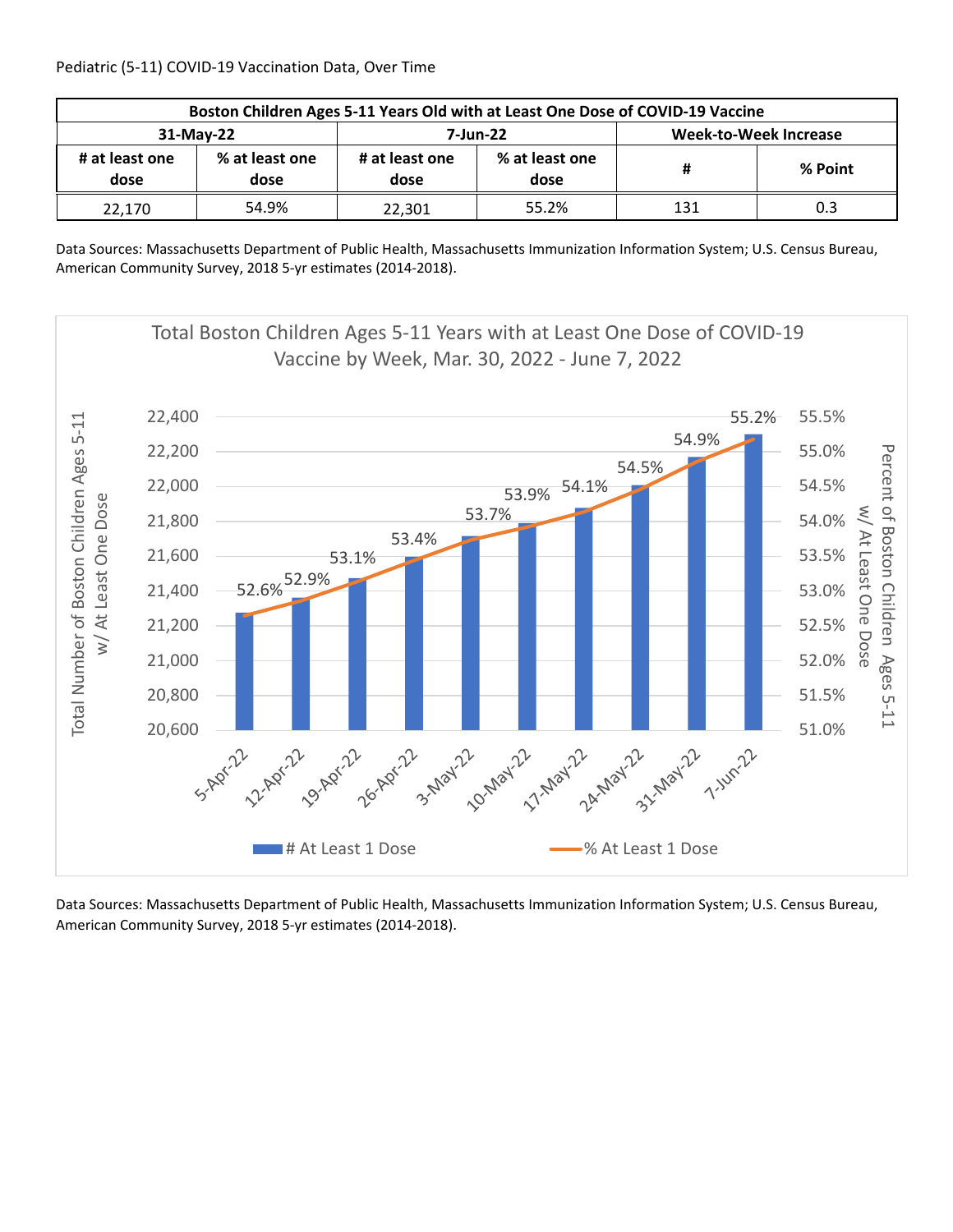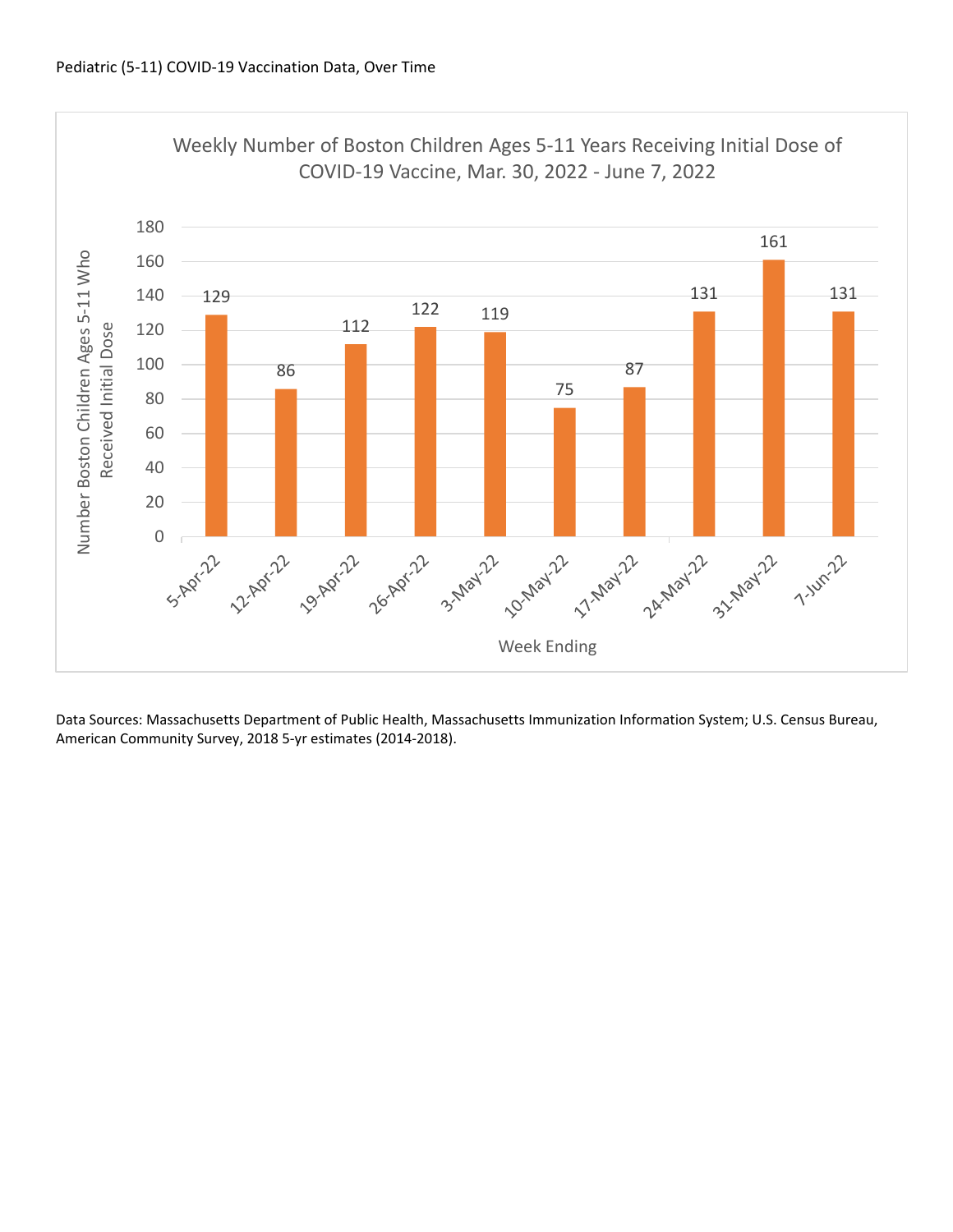| Boston Children Ages 5-11 Years Old who are Fully Vaccinated for the COVID-19 Vaccine |                              |                       |                              |                       |         |  |  |
|---------------------------------------------------------------------------------------|------------------------------|-----------------------|------------------------------|-----------------------|---------|--|--|
| 31-May-22                                                                             |                              |                       | 7-Jun-22                     | Week-to-Week Increase |         |  |  |
| # Fully<br>Vaccinated                                                                 | % Fully<br><b>Vaccinated</b> | # Fullv<br>Vaccinated | % Fully<br><b>Vaccinated</b> | #                     | % Point |  |  |
| 18,491                                                                                | 45.8%                        | 18,569                | 45.9%                        | 78                    | 0.1     |  |  |

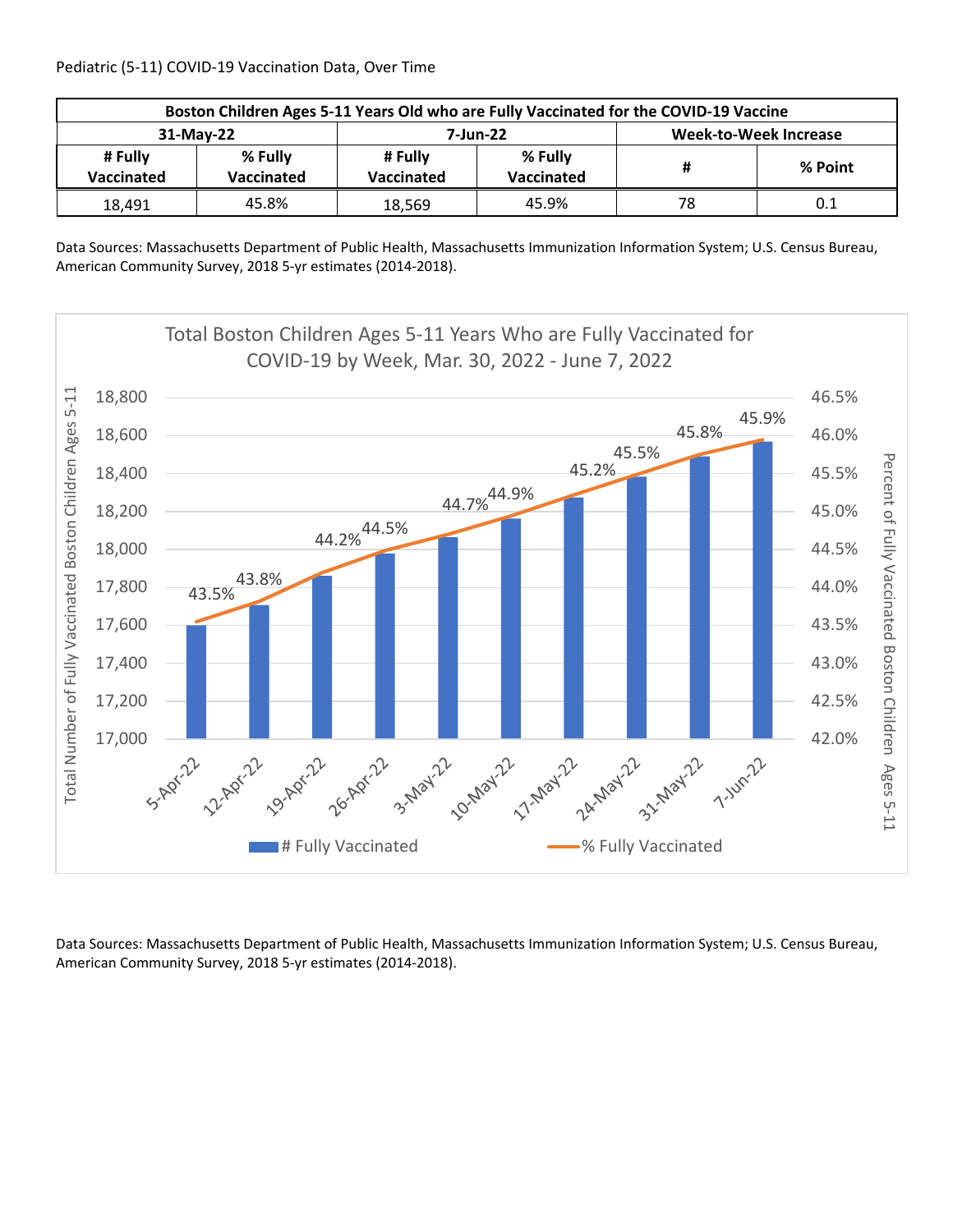

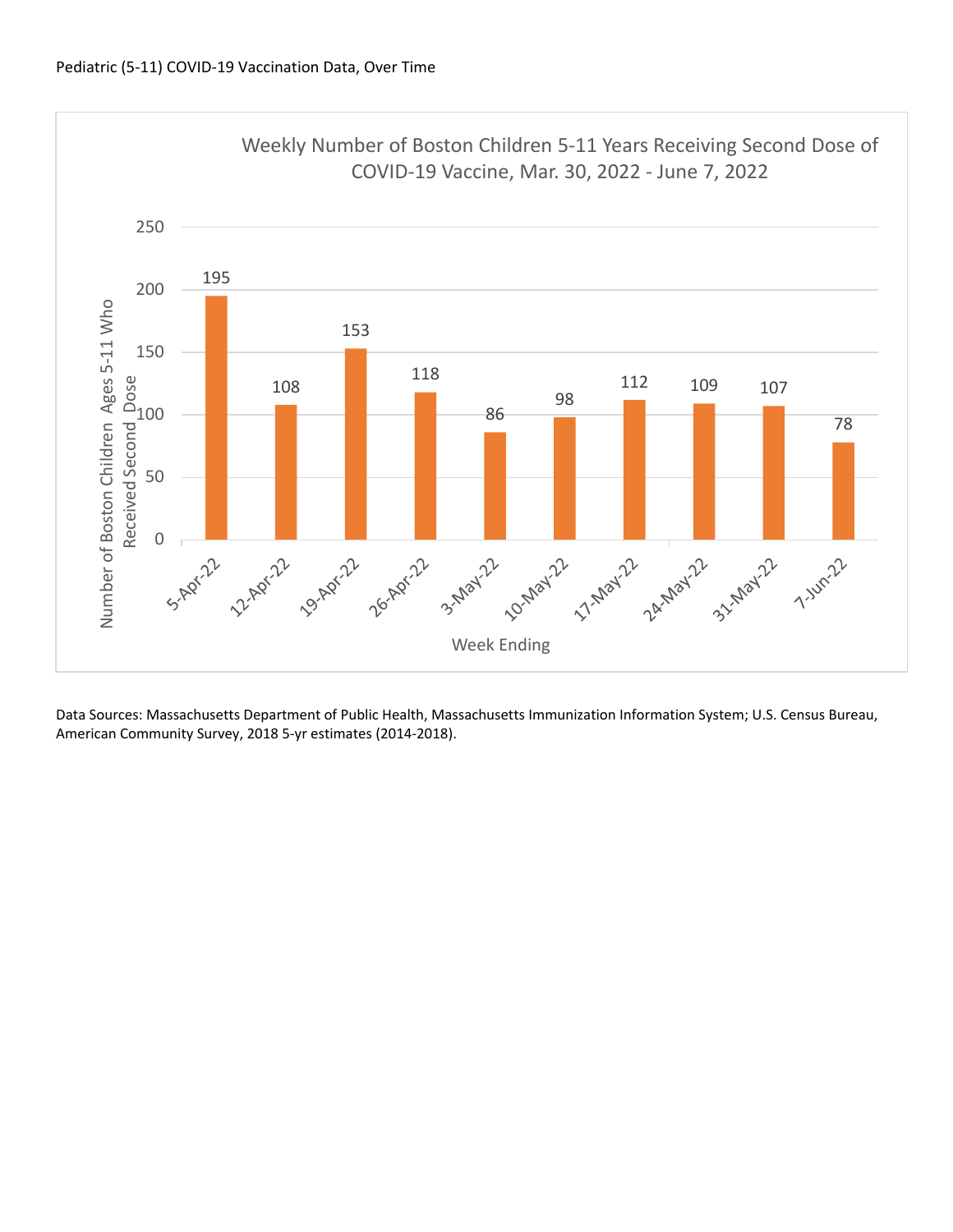

\* Total number of Boston children with at least one dose (5‐11 years old) is 22,301 as of 6/7/2022; population‐based percentages for children of other racial/ethnic groups (n=3,142) are not included in this chart due to unavailable comparable population data.

Asian/PI = Asian, Native Hawaiian, and Pacific Islander.

NOTE: Population estimates for the specified age group of children ages 5‐11 are not available by race/ethnicity. Therefore, the population size of children ages 5‐11 in each racial/ethnic group was approximated as follows: population estimate of children ages 5‐ 10 + 40% of the population estimate of children ages 10‐14.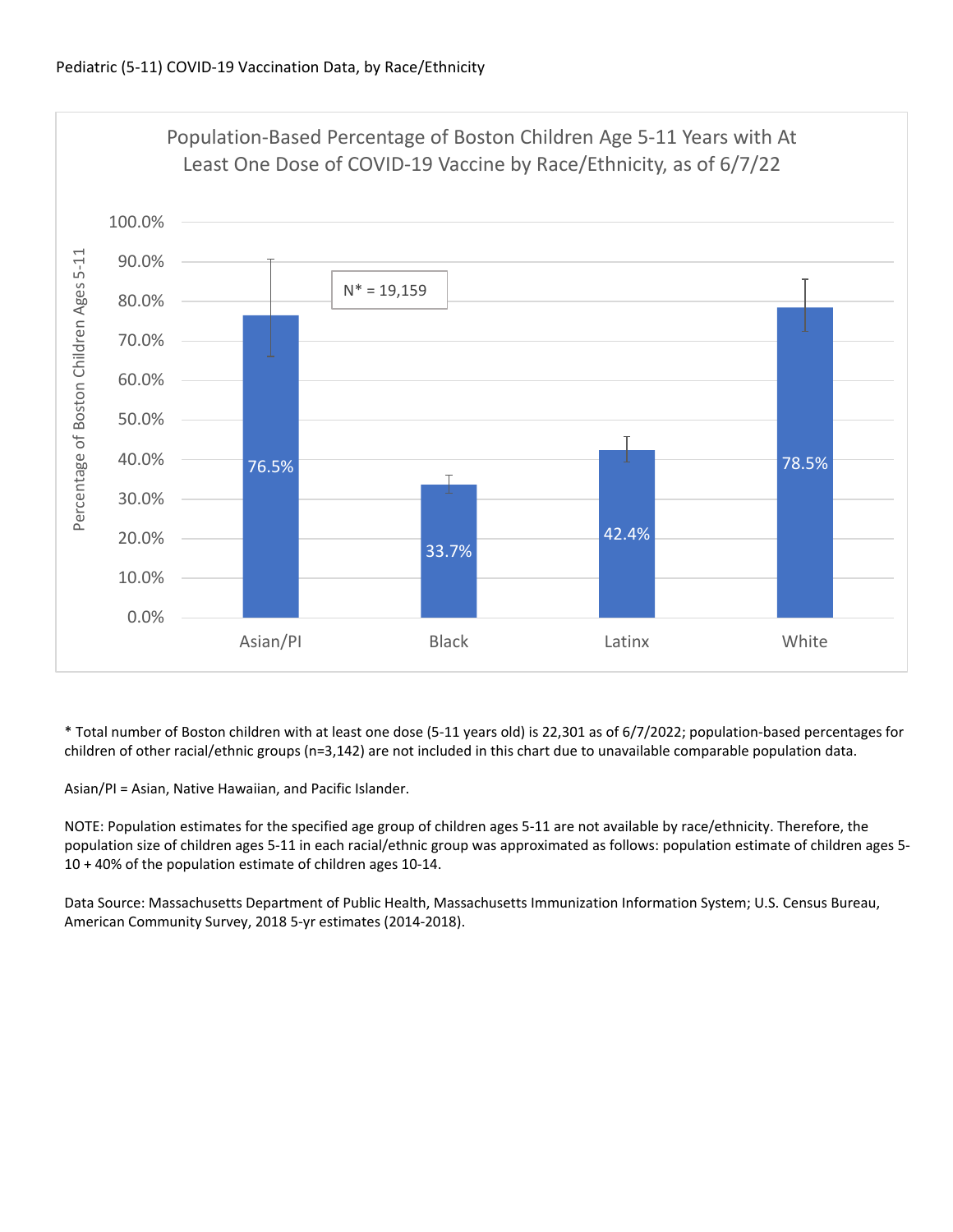

\* Total number of Boston children who are fully vaccinated (5‐11 years old) is 18,569 as of 6/7/2022; population‐based percentages for children of other racial/ethnic groups (n=2,456) are not included in this chart due to unavailable comparable population data.

Asian/PI = Asian, Native Hawaiian, and Pacific Islander.

NOTE: Population estimates for the specified age group of children ages 5‐11 are not available by race/ethnicity. Therefore, the population size of children ages 5‐11 in each racial/ethnic group was approximated as follows: population estimate of children ages 5‐ 10 + 40% of the population estimate of children ages 10‐14.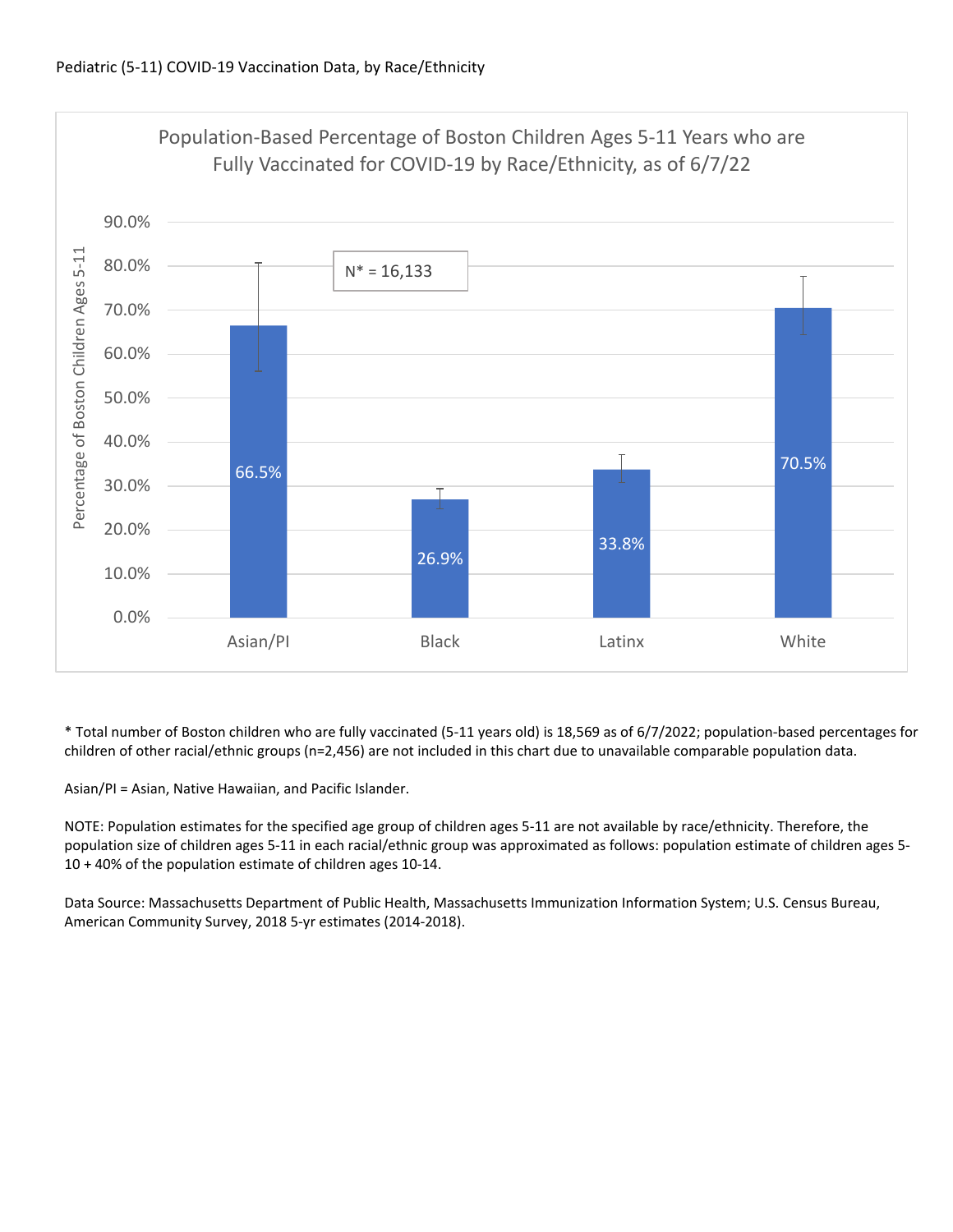| Boston Children Ages 5-11 Years with At Least One Dose of COVID-19 Vaccine by ZIP, as of 6/7/22 |            |            |                 |            |            |            |  |
|-------------------------------------------------------------------------------------------------|------------|------------|-----------------|------------|------------|------------|--|
|                                                                                                 | <b>ZIP</b> | Pop        | At Least 1 Dose |            |            |            |  |
| Neighborhood                                                                                    |            |            | Count           | % Estimate | 95% CI (L) | 95% CI (U) |  |
| BB/BH/DT/NE/WE                                                                                  | 02108      | $***$      | 116             | $\ast\ast$ | $**$       | $\ast\ast$ |  |
| BB/BH/DT/NE/WE                                                                                  | 02109      | $***$      | 100             | $***$      | $**$       | $***$      |  |
| BB/BH/DT/NE/WE                                                                                  | 02110      | $***$      | 50              | $**$       | $**$       | $***$      |  |
| South End                                                                                       | 02111      | 424        | 371             | 87.5%      | 62.2%      | 100.0%     |  |
| BB/BH/DT/NE/WE                                                                                  | 02113      | 159        | 72              | 45.3%      | 32.1%      | 77.1%      |  |
| BB/BH/DT/NE/WE                                                                                  | 02114      | 341        | 296             | 86.8%      | 56.8%      | 100.0%     |  |
| Fenway                                                                                          | 02115      | 707        | 297             | 42.0%      | 30.8%      | 66.0%      |  |
| BB/BH/DT/NE/WE                                                                                  | 02116      | 502        | 585             | 99.9%      | 88.8%      | 100.0%     |  |
| South End                                                                                       | 02118      | 1,573      | 887             | 56.4%      | 45.3%      | 74.7%      |  |
| Roxbury                                                                                         | 02119      | 2,550      | 1,210           | 47.5%      | 40.4%      | 57.5%      |  |
| Roxbury                                                                                         | 02120      | 762        | 315             | 41.3%      | 32.0%      | 58.3%      |  |
| Dorchester 21-25                                                                                | 02121      | 3,563      | 1,232           | 34.6%      | 30.4%      | 40.2%      |  |
| Dorchester 22-24                                                                                | 02122      | 1792       | 953             | 53.2%      | 43.5%      | 68.4%      |  |
| Dorchester 22-24                                                                                | 02124      | 4778       | 2,067           | 43.3%      | 38.0%      | 50.2%      |  |
| Dorchester 21-25                                                                                | 02125      | 2192       | 1,133           | 51.7%      | 44.0%      | 62.6%      |  |
| Mattapan                                                                                        | 02126      | 2591       | 932             | 36.0%      | 30.4%      | 44.0%      |  |
| South Boston                                                                                    | 02127      | 1543       | 831             | 53.9%      | 45.9%      | 65.2%      |  |
| East Boston                                                                                     | 02128      | 3815       | 2,131           | 55.9%      | 49.7%      | 63.7%      |  |
| Charlestown                                                                                     | 02129      | 1265       | 1,019           | 80.6%      | 66.0%      | 100.0%     |  |
| Jamaica Plain                                                                                   | 02130      | 1848       | 1,626           | 88.0%      | 75.2%      | 100.0%     |  |
| Roslindale                                                                                      | 02131      | 2742       | 1,624           | 59.2%      | 51.3%      | 70.0%      |  |
| <b>West Roxbury</b>                                                                             | 02132      | 1519       | 1,316           | 86.6%      | 71.9%      | 100.0%     |  |
| Allston/Brighton                                                                                | 02134      | 541        | 349             | 64.5%      | 45.6%      | 100.0%     |  |
| Allston/Brighton                                                                                | 02135      | 1367       | 1,010           | 73.9%      | 60.3%      | 95.4%      |  |
| <b>Hyde Park</b>                                                                                | 02136      | 3153       | 1,546           | 49.0%      | 42.0%      | 59.0%      |  |
| Allston/Brighton                                                                                | 02163      | $***$      | $\ast$          | $**$       | $***$      | $***$      |  |
| BB/BH/DT/NE/WE                                                                                  | 02199      | $***$      | $\ast$          | $**$       | $***$      | $***$      |  |
| South Boston                                                                                    | 02210      | $\ast\ast$ | 83              | $***$      | $***$      | $***$      |  |
| Fenway                                                                                          | 02215      | $\ast\ast$ | 110             | $***$      | $***$      | $***$      |  |

BB/BH/DT/NE/WE = Back Bay/Beacon Hill/Downtown/North End/West End.

\* Value has been suppressed because the dose records number in the specified ZIP code area is less than 30.

\*\* Suppressed due to unstable population denominator estimates.